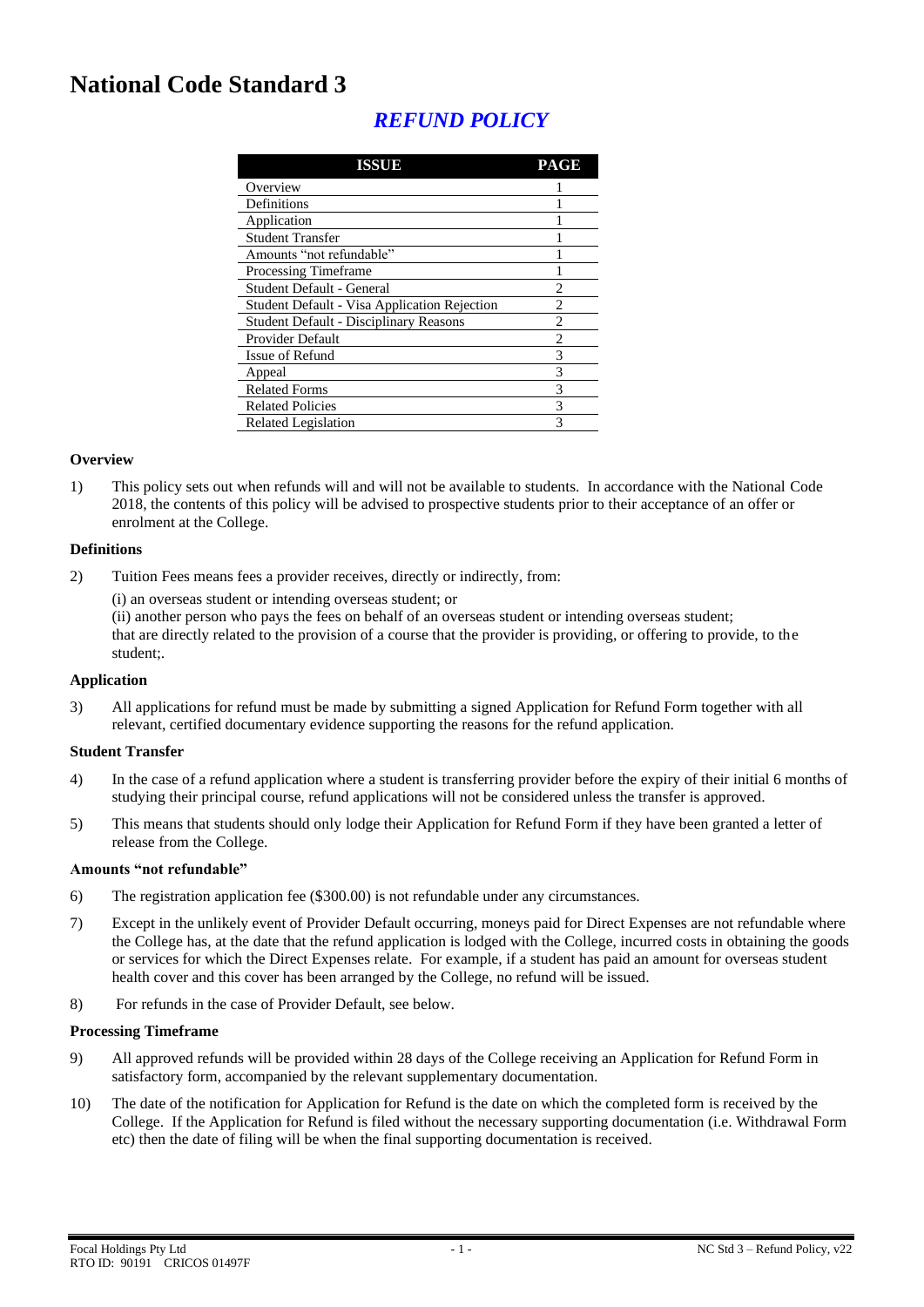# **Student Default – General (Other than Visa Rejection)**

- 11) If a student who has not yet commenced a course informs the college in writing of a cancellation not later than 28 days prior to the commencement of the course the registration application fee plus 20% of the total tuition fees will not be refunded.
- 12) If a student cancels their course in writing within or less than 28 days before the commencement date the registration application plus 40% of the total tuition fees will not be refunded.
- 13) A refund processing fee of \$250.00 will apply to all refund applications.
- 14) All applicable fees will be due and payable and no refunds will be issued if the course starts on the agreed starting day, and:
	- a) a student has commenced their course; or
	- b) a student has commenced their course but the College cancels their enrolment because the student fails to pay an amount due to the provider in order to undertake the course; or
	- c) a student does not start the course on the agreed starting day and has not previously advised the College in writing of their intention to withdraw.
- 15) In the circumstances listed at (a) and (c) above, the College may in its discretion issue a refund if the student:
	- proves to the College's satisfaction that exceptional circumstances existed (such as severe medical illness requiring hospitalisation, death or natural disaster) which prevented the student from commencing the course on the agreed starting day; and
	- provides documentary evidence in support of the exceptional circumstances, e.g. a medical certificate, death certificate, newspaper article confirming the natural disaster.
- 16) Refunds will not be approved or provided in the following circumstances:
	- a) where the student concerned has provided fraudulent, forged or misleading information.
	- b) if the request is submitted after the student has had their enrolment terminated due to non-payment of tuition fees.
	- c) if the student fails to submit their Application for Refund within 30 days of the end of the study period in which the tuition fee was applicable.
	- d) where the student's visa status changes to Permanent Resident following commencement of their studies.
	- e) where the student has breached visa conditions.
	- f) if the student fails to comply with the conditions of enrolment and the College's student-related policies.
	- g) if a student "fast tracks" and completes their course in a shorter time than what is specified in the letter of offer.
- 17) The Secretary will be notified of any student default and/or early completion of studies.

#### **Student Default - Visa Application Rejection with consequent Non-commencement of Study**

- 18) For international students, in accordance with S47E of the ESOS Act, the total amount of pre-paid tuition fees will be refunded in full if the visa application is rejected by the relevant embassy or Australia's Department of Home Affairs or its successors.
- 19) The amount of unspent pre-paid fees that the College will refund the student is the total amount of the pre-paid fees the College has received for the course in respect of the student less the following amount worked out by Ministerial legislative instrument:
	- a) the lesser of:
		- 5% of the total amount of pre-paid fees that the provider received in respect of the student for the course before the default day; or
		- the sum of \$500.
- 20) The College will require a signed Application for Refund Form in satisfactory form, together with a notarised copy of the Australian Government's rejection letter to be supplied to the College to confirm the visa rejection and validate the refund application.

# **Student Default – due to Disciplinary Reasons and/or Visa Cancellation**

21) No refund will be issued if a student's enrolment is cancelled because of student academic or behavioural breaches, suspension or expulsion from studies, or if a student visa is cancelled due to breaches of visa conditions.

# **Provider Default**

22) In the unlikely event that the College is unable to deliver your course in full, you will be offered a refund of the amount of any unspent pre-paid fees received by the College worked out in accordance with Section 46D of the ESOS Act.